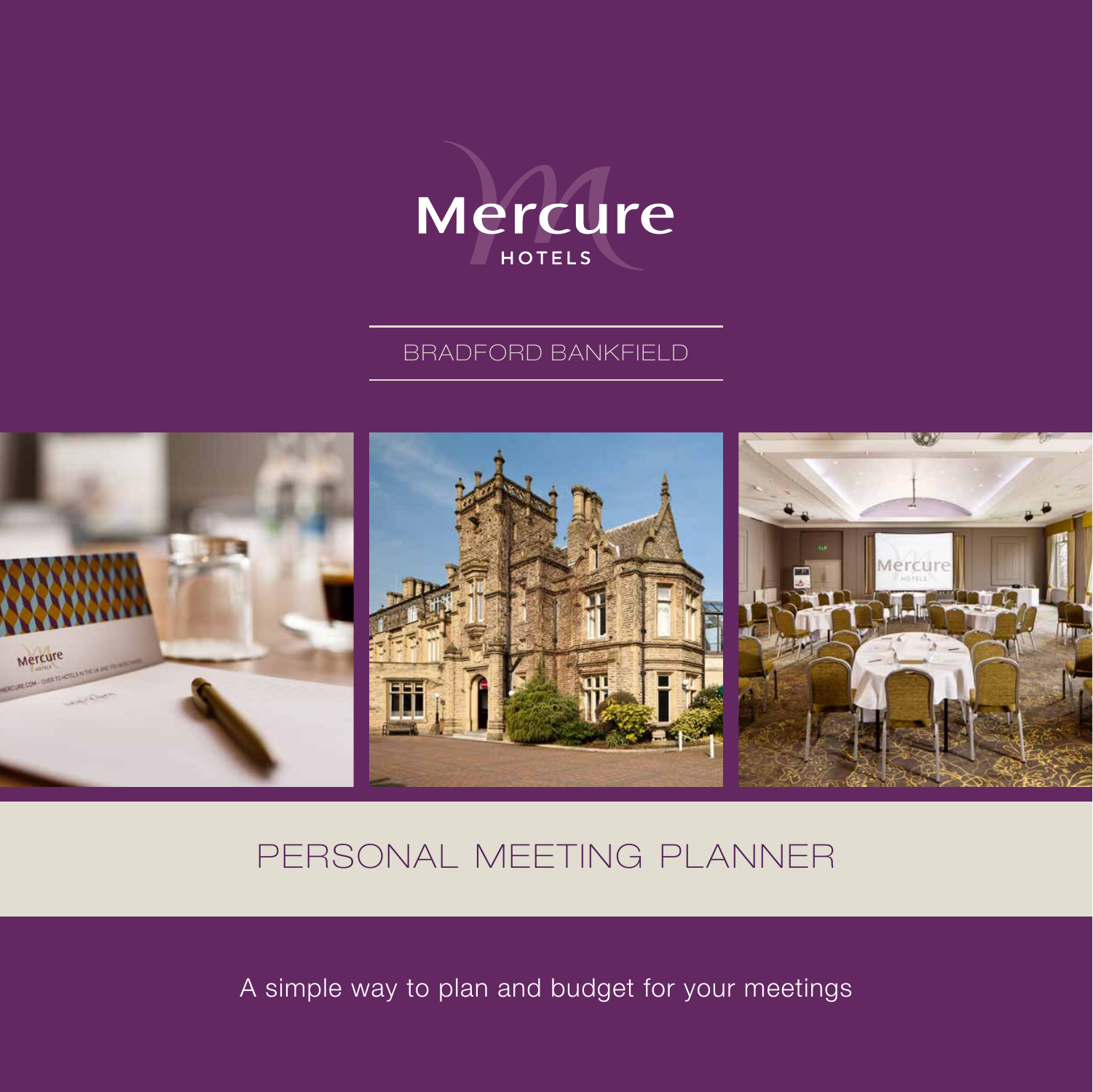

# Make more of your meetings at BRADFORD BANKFIELD

Mercure Bradford, Bankfield Hotel has 12 meeting rooms, all fully equipped with complimentary high speed WiFi, audiovisual equipment and space for up to 300 delegates.

There's free parking for up to 300 cars.

Access to the Mercure Bradford, Bankfield Hotel is easy - we are located in private grounds leading to the banks of the River Aire, just 7 miles from Leeds Bradford Airport.

Start the day with freshly baked homemade cookies and coffee in your meeting room and unwind in the evening with drinks in the Bar.

We ensure that our business services and conference facilities meet the highest expectations. We will set up your meeting room exactly to your specifications. We offer a range of equipment to hire for your event. Simply let us know what you need and we'll arrange it for you.

When it comes to your festival, association or charitable dinner dance weekends, we are here to help you.

#### **What's Included?**

Our base price includes tea and coffee, room hire and a flip chart. Each delegate will receive a stationery holder, pad, pencil, name card and iced water.

### 6 REASONS to choose Bradford Bankfield

Up to 300 guests banquet style

Up to 350 guests theatre style

12 meeting/event rooms

Extensive grounds for team building

Day delegate and 24 hour packages available

Free high speed WIFI





# PLAN **COST** BOOK.

Use our interactive meeting planner to plan and book your meeting or seminar  $\rightarrow$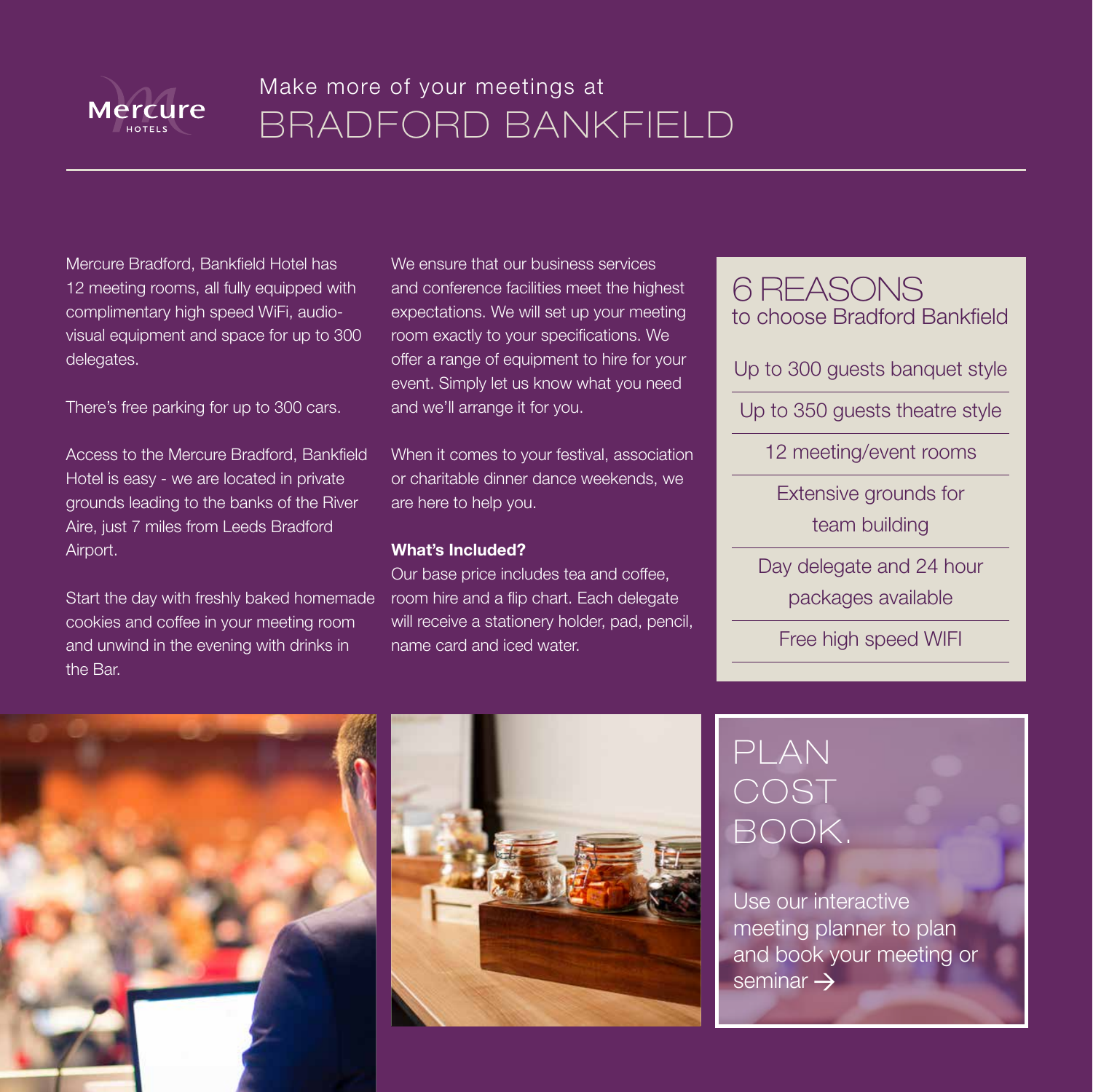

### Your Interactive MEETING PLANNER